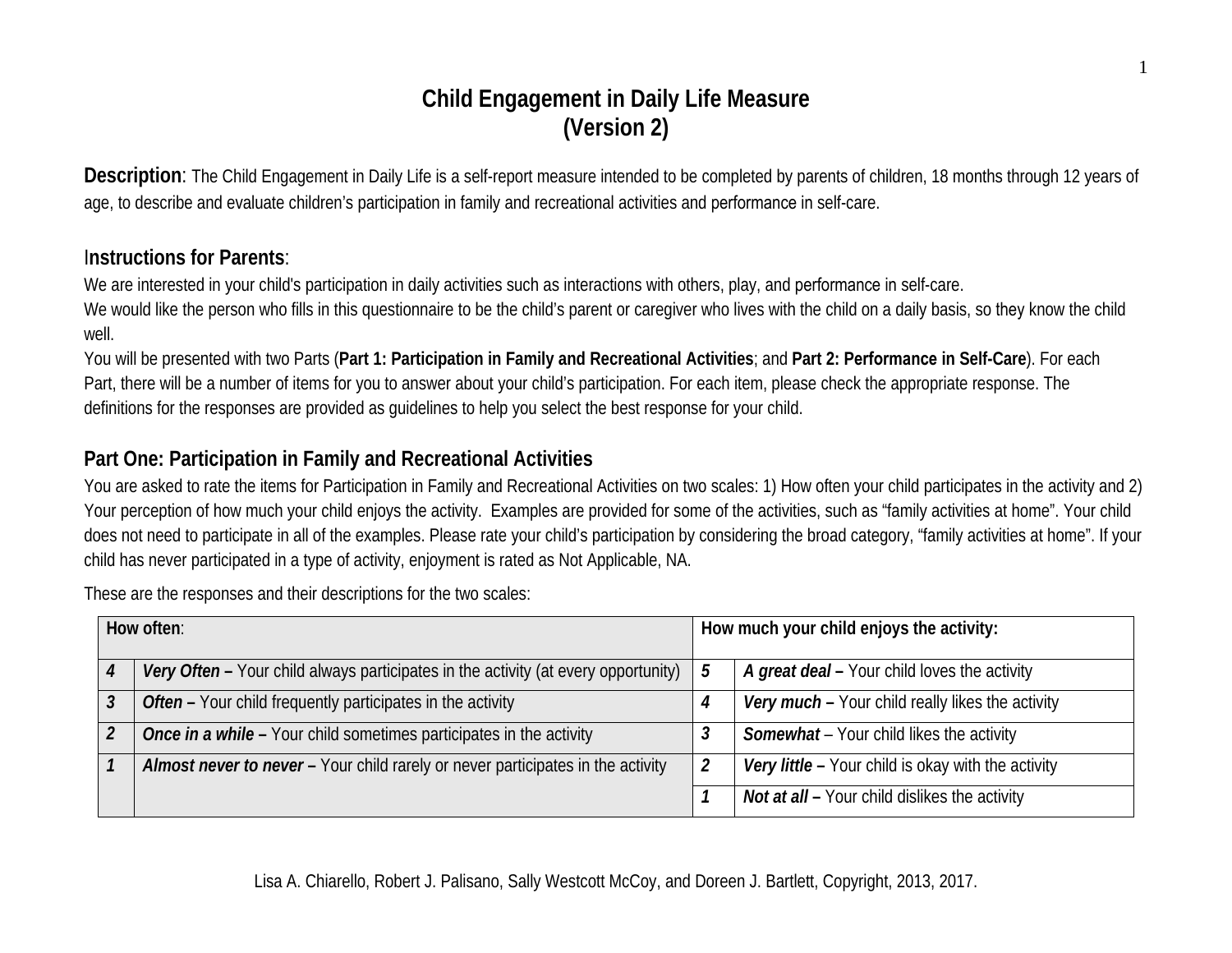|                                                                                                                                       |            | How often?             |                    |                                                    | How much do you think your child enjoys the activity? |              |          |                |               |           |
|---------------------------------------------------------------------------------------------------------------------------------------|------------|------------------------|--------------------|----------------------------------------------------|-------------------------------------------------------|--------------|----------|----------------|---------------|-----------|
| Does your child safely participate in:                                                                                                | Very Often | Often                  | Once in<br>a while | Almost<br>Never to<br><b>Never</b><br>$\mathbf{1}$ | A Great<br>Deal                                       | Very<br>Much | Somewhat | Very<br>Little | Not at<br>All | <b>NA</b> |
|                                                                                                                                       | 4          | 3                      | $\overline{2}$     |                                                    | 5                                                     | 4            | 3        | $\overline{2}$ | $\mathbf{1}$  |           |
| ENG1. Family activities at home such as<br>chores, mealtime, watching TV, engaging in<br>conversations, holiday rituals               |            |                        |                    |                                                    |                                                       |              |          |                |               |           |
| Comments:                                                                                                                             |            |                        |                    |                                                    |                                                       |              |          |                |               |           |
| ENG2. Family outings in the community<br>such as shopping, going to religious services or<br>the library, visiting family and friends | $\bigcirc$ | $\bigcirc$             | $\bigcirc$         |                                                    |                                                       |              |          |                |               |           |
| Comments:                                                                                                                             |            |                        |                    |                                                    |                                                       |              |          |                |               |           |
| ENG3. Indoor play with adults                                                                                                         |            |                        |                    |                                                    |                                                       |              |          |                |               |           |
| Comments:                                                                                                                             |            |                        |                    |                                                    |                                                       |              |          |                |               |           |
| ENG4. Indoor play with children                                                                                                       | $\subset$  | $\left( \quad \right)$ |                    |                                                    |                                                       |              |          |                |               |           |
| Comments:                                                                                                                             |            |                        |                    |                                                    |                                                       |              |          |                |               |           |
| ENG5. Outdoor play with adults                                                                                                        |            |                        |                    |                                                    |                                                       |              |          |                |               |           |
| Comments:                                                                                                                             |            |                        |                    |                                                    |                                                       |              |          |                |               |           |
| ENG6. Outdoor play with children                                                                                                      |            |                        |                    |                                                    |                                                       |              |          |                |               |           |
| Comments:                                                                                                                             |            |                        |                    |                                                    |                                                       |              |          |                |               |           |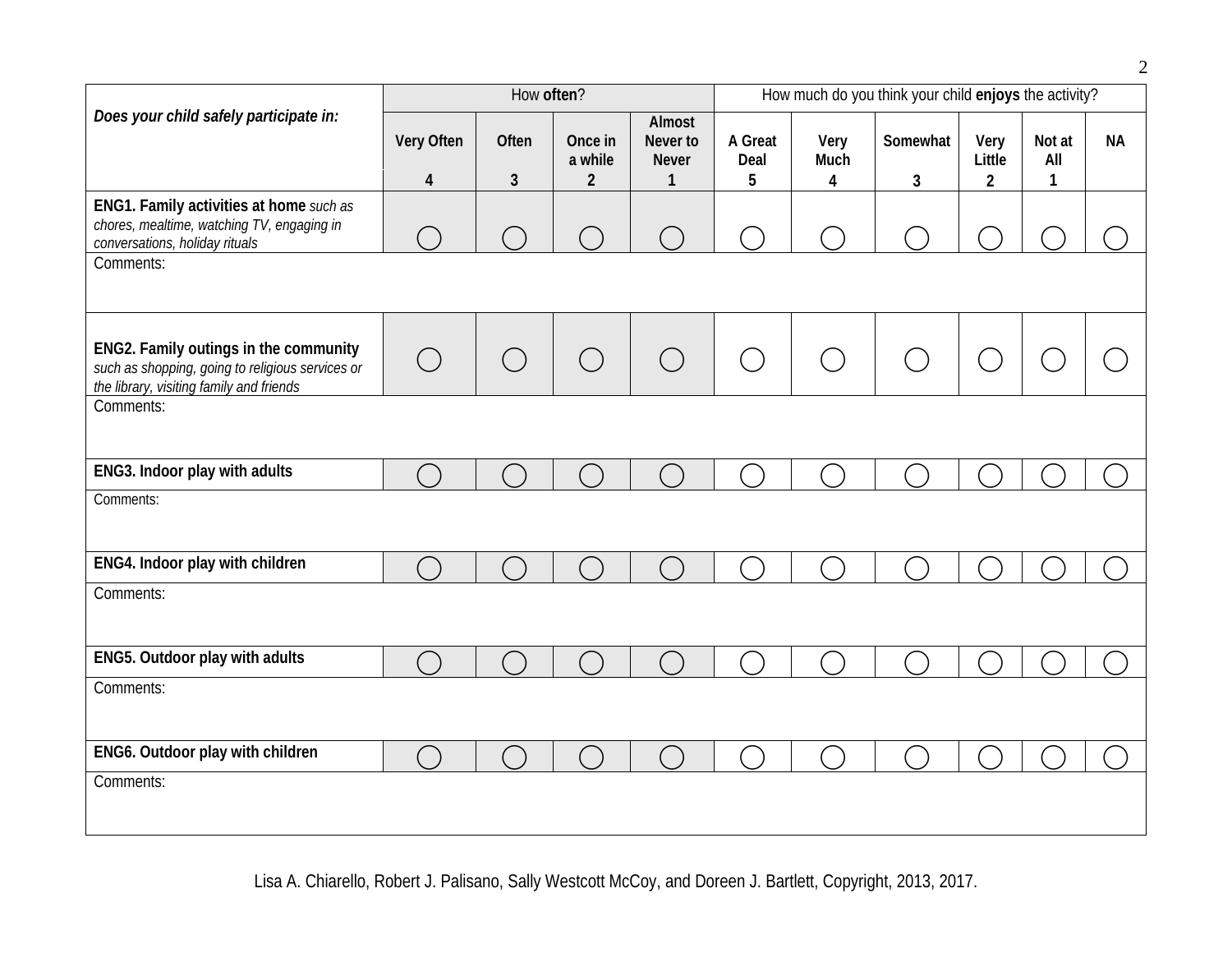|                                                                                                                                          |                                               |                                             | How often?                           |                                                    | How much do you think your child enjoys the activity? |                                                 |                |                                               |                    |           |  |
|------------------------------------------------------------------------------------------------------------------------------------------|-----------------------------------------------|---------------------------------------------|--------------------------------------|----------------------------------------------------|-------------------------------------------------------|-------------------------------------------------|----------------|-----------------------------------------------|--------------------|-----------|--|
| Does your child safely participate in:                                                                                                   | Very<br>Often<br>4                            | Often<br>3                                  | Once in<br>a while<br>$\overline{2}$ | Almost<br>Never to<br><b>Never</b><br>$\mathbf{1}$ | A Great<br>Deal<br>5                                  | Very<br>Much<br>4                               | Somewhat<br>3  | Very<br>Little<br>$\overline{2}$              | Not At<br>All<br>1 | <b>NA</b> |  |
| ENG7. Quiet recreational activities such as<br>coloring, card games, reading books,<br>computer/video games, arts and crafts             |                                               |                                             |                                      |                                                    |                                                       |                                                 |                |                                               |                    |           |  |
| Comments:                                                                                                                                |                                               |                                             |                                      |                                                    |                                                       |                                                 |                |                                               |                    |           |  |
| ENG8. Organized lessons, adapted sports,<br>and arranged play groups such as swimming,<br>dance / creative movement, parent & me classes |                                               | ( )                                         | $\bigcirc$                           |                                                    | $\begin{pmatrix} 1 & 1 \\ 1 & 1 \end{pmatrix}$        | $($ )                                           |                | $\left( \begin{array}{c} \end{array} \right)$ |                    |           |  |
| Comments:                                                                                                                                |                                               |                                             |                                      |                                                    |                                                       |                                                 |                |                                               |                    |           |  |
| ENG9. Active physical recreation such as<br>riding a tricycle, swimming, running outside, climbing<br>on playground equipment            | $(\ )$                                        | $\left(\begin{array}{c} \end{array}\right)$ | $\bigcap$                            | $( \ )$                                            |                                                       | $\left( \begin{array}{c} 1 \end{array} \right)$ |                |                                               |                    |           |  |
| Comments:                                                                                                                                |                                               |                                             |                                      |                                                    |                                                       |                                                 |                |                                               |                    |           |  |
| <b>ENG10. Entertainment and family outings</b><br>such as going to the zoo, a children's museum, the<br>circus, concerts                 |                                               | $( \ )$                                     | $\bigcirc$                           | $\left(\begin{array}{c}\right)$                    | $(\quad)$                                             | $\left(\begin{array}{c} \end{array}\right)$     |                |                                               |                    |           |  |
| Comments:                                                                                                                                |                                               |                                             |                                      |                                                    |                                                       |                                                 |                |                                               |                    |           |  |
| <b>ENG11. Social activities</b> such as a play date,<br>going to parties                                                                 | $\left( \begin{array}{c} \end{array} \right)$ |                                             | $\mathcal{L}_{\mathcal{A}}$          |                                                    |                                                       | $\overline{a}$                                  | $\mathbb{R}^n$ | in.<br>Ma                                     |                    |           |  |
| Comments:                                                                                                                                |                                               |                                             |                                      |                                                    |                                                       |                                                 |                |                                               |                    |           |  |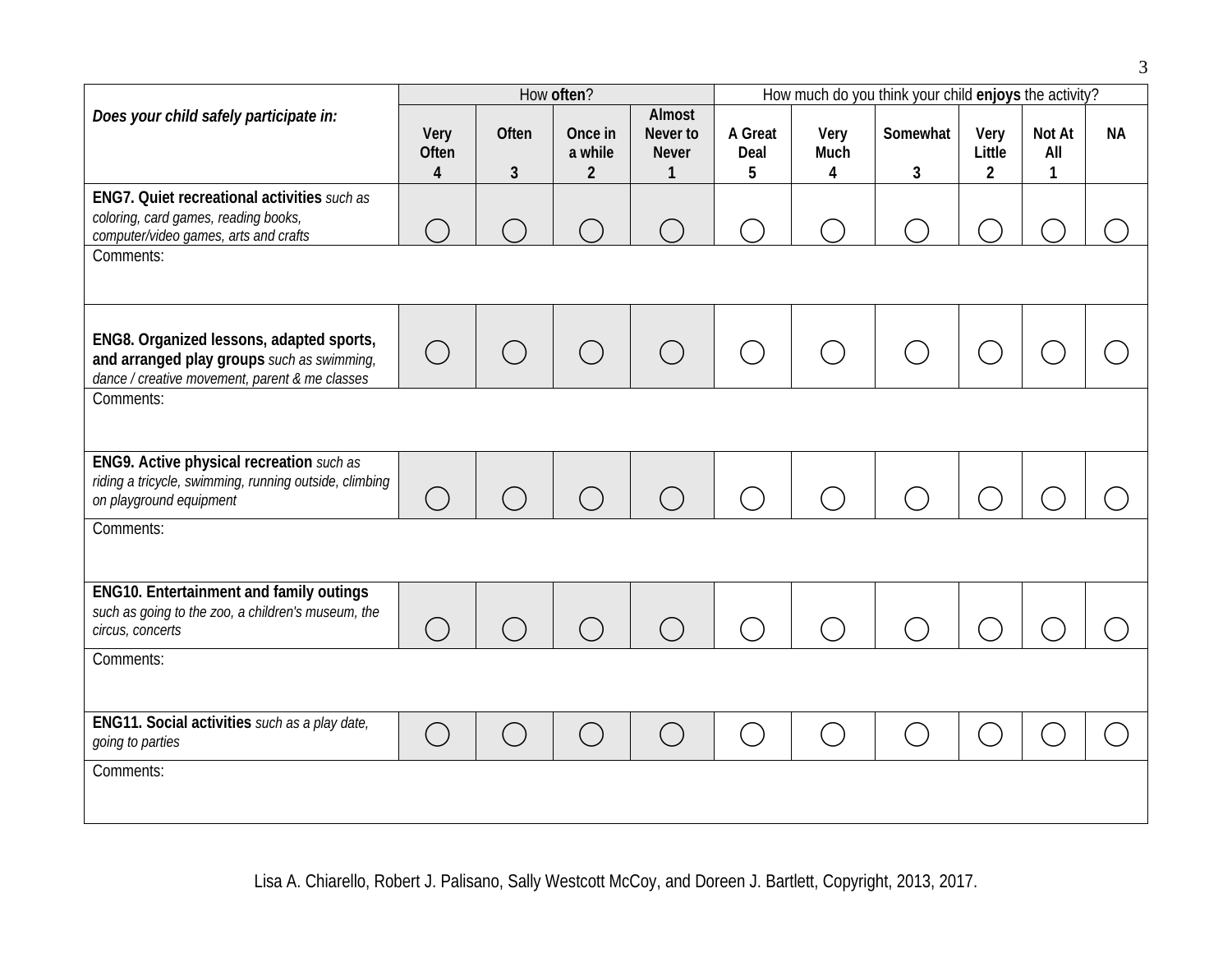# **Part Two: Performance in Self-Care**

This section asks you to rate how your child performs in some activities of daily life such as feeding and dressing.

The 5 answers below describe different ways that children do activities of daily life. We are using this questionnaire for children who are learning to do activities. We do not expect your child to be able to fully complete all the activities. Some of the activities may require help of an individual and others may require assistance for safety. Also, we know that some children may use special equipment, walking devices, or wear an orthosis/brace to do these activities. It is fine if your child uses special equipment to complete the activity.

When you read the descriptions below, you will see there are 2 main ideas to think about when answering the questions:

- Does your child need the help of another person to do the activity?
- Does your child do the activity most of the time that is to say is your child always able to do it except for exceptional circumstances?

These are the 5 choices and their descriptions:

|   | Choice                                                                                | <b>Description</b>                                                                                                                                                                                                                |
|---|---------------------------------------------------------------------------------------|-----------------------------------------------------------------------------------------------------------------------------------------------------------------------------------------------------------------------------------|
| 5 | Does the activity independently<br>most of the time                                   | The child does the activity without physical assistance from a person throughout the day in a variety of<br>situations, except for infrequent circumstances (e.g. time constraints, child not feeling well, etc.).                |
|   | Does the activity independently<br>some of the time                                   | The child does the activity without physical assistance from a person some of the time, but is not<br>always able to do it by him or herself (e.g. not in all environments or situations, requires verbal<br>instructions, etc.). |
|   | Does part of the activity<br>independently but needs help for<br>some of the activity | The child does part of the activity by himself / herself but requires physical assistance from a person to<br>complete the entire activity.                                                                                       |
|   | Does assist but needs help for all of<br>the activity                                 | The child requires physical assistance from a person for the entire activity.                                                                                                                                                     |
|   | Does not do the activity                                                              | The child does not do the activity. Caregiver does the activity for the child.                                                                                                                                                    |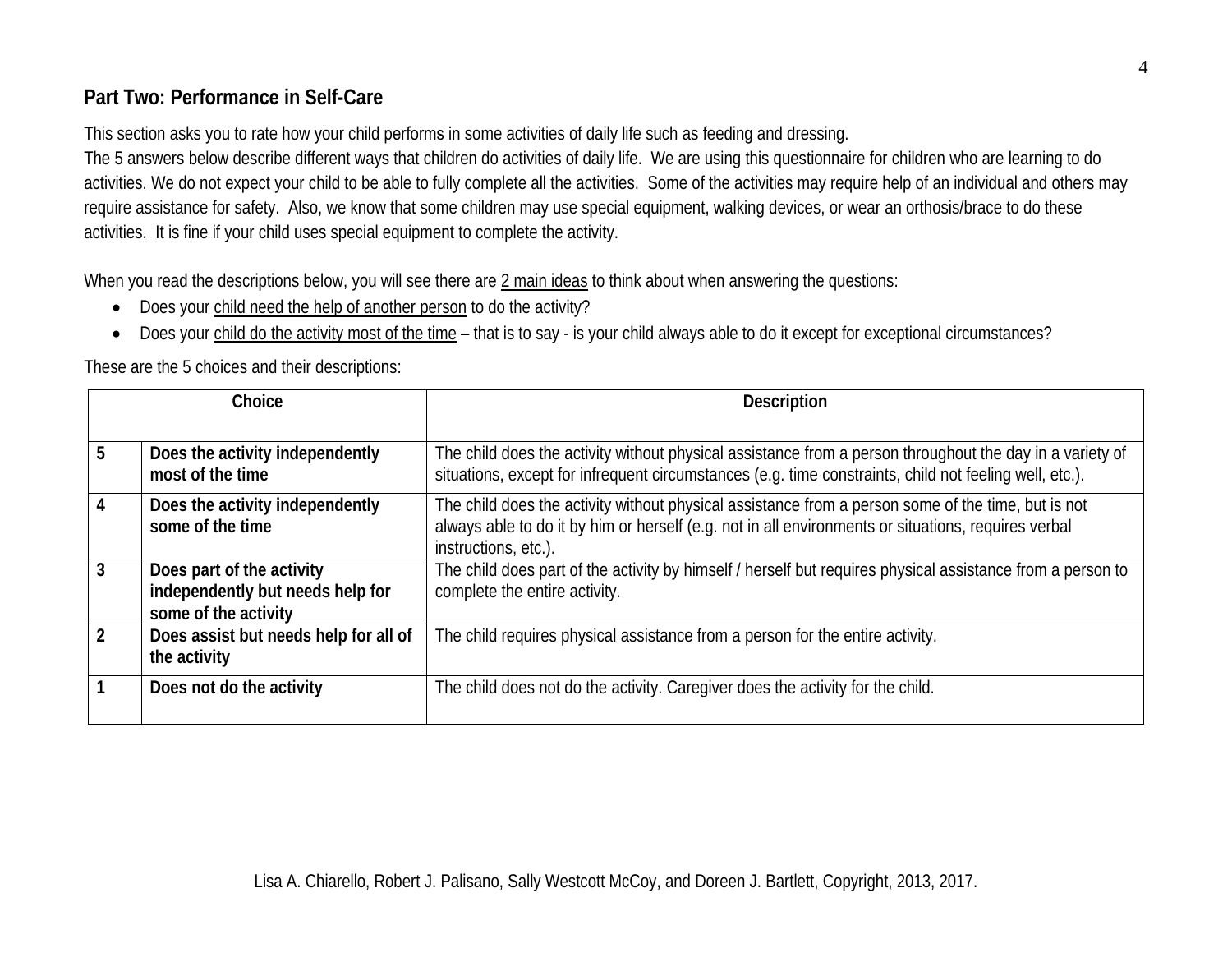#### **Choices:**

5. Does the activity independently most of the time

4. Does the activity independently some of the time

3. Does part of the activity independently but needs help for some of the activity

2. Does assist but needs help for all of the activity

1. Does not do the activity

| ENG12. Feed him/herself finger foods                                                                                                                                                                                                                                      | 5 | 3 |  |
|---------------------------------------------------------------------------------------------------------------------------------------------------------------------------------------------------------------------------------------------------------------------------|---|---|--|
| Score of 5 reflects that child feeds self finger foods independently with li7le spillage and most of the food reaches his/her mouth.                                                                                                                                      |   |   |  |
| Comments:                                                                                                                                                                                                                                                                 |   |   |  |
| ENG13. Feed him/herself solid foods using a utensil?<br>Score of 5 reflects that child feeds self solid foods using a utensil independently with little spillage and most of the food reaches his/her<br>mouth.                                                           |   |   |  |
| Comments:                                                                                                                                                                                                                                                                 |   |   |  |
| ENG14. Feed him/herself semi-solid foods (such as applesauce, puddings, mashed potatoes) using a utensil?<br>Score of 5 reflects that child feeds self semi-solid foods using a utensil independently with little spillage and most of the food reaches<br>his/her mouth. |   |   |  |
| Comments:                                                                                                                                                                                                                                                                 |   |   |  |
| ENG15. Feed him/herself liquid foods (such as soup) using a spoon?<br>Score of 5 reflects that child feeds self liquid foods using a spoon independently with little spillage and most of the food reaches his/her<br>mouth.                                              |   |   |  |
| Comments:                                                                                                                                                                                                                                                                 |   |   |  |
| ENG16. Drink from a bottle or closed cup?<br>Score of 5 reflects that child picks up, holds, and drinks from a bottle/closed cup independently with little spillage.                                                                                                      |   |   |  |
| $\Box$ CHECK HERE IF YOUR CHILD NO LONGER DRINKS FROM A BOTTLE OR CLOSED CUP                                                                                                                                                                                              |   |   |  |
| Comments:                                                                                                                                                                                                                                                                 |   |   |  |
| ENG17. Drink from an open cup?<br>Score of 5 reflects that child picks up, holds, and drinks from an open cup independently with little spillage.                                                                                                                         |   |   |  |
| Comments:                                                                                                                                                                                                                                                                 |   |   |  |

Lisa A. Chiarello, Robert J. Palisano, Sally Westcott McCoy, and Doreen J. Bartlett, Copyright, 2013, 2017.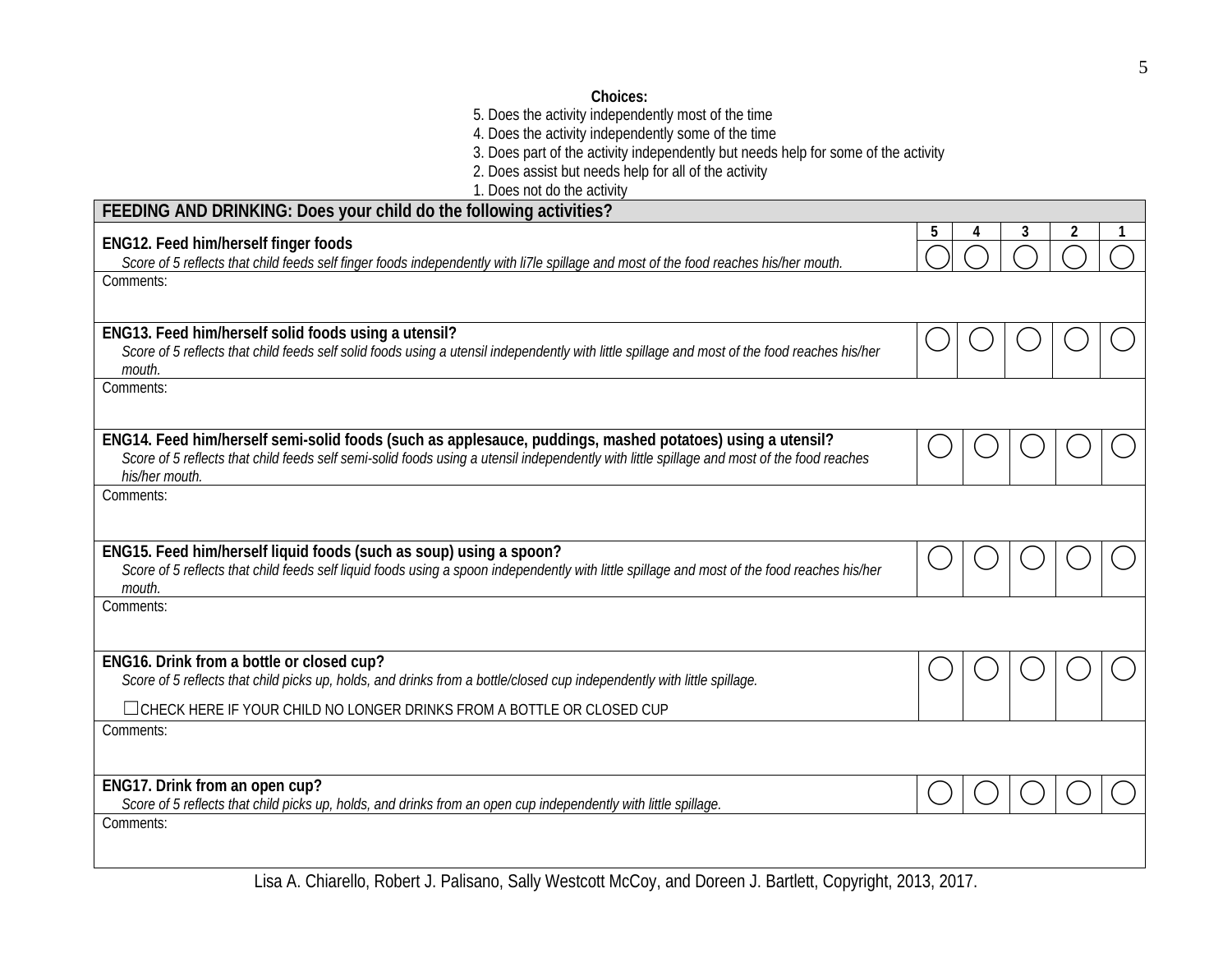- 5. Does the activity independently most of the time
- 4. Does the activity independently some of the time
- 3. Does part of the activity independently but needs help for some of the activity
- 2. Does assist but needs help for all of the activity
- 1. Does not do the activity

| DRESSING: Does your child do the following activities?                                                                                                                                                                           |   |   |  |
|----------------------------------------------------------------------------------------------------------------------------------------------------------------------------------------------------------------------------------|---|---|--|
| ENG18. Undress his/her upper body?                                                                                                                                                                                               | 5 | 3 |  |
| Score of 5 reflects that child takes off shirts that include undoing fasteners, such as buttons, snaps, and zippers.                                                                                                             |   |   |  |
| Comments:                                                                                                                                                                                                                        |   |   |  |
| ENG19. Dress his/her upper body?                                                                                                                                                                                                 |   |   |  |
| Score of 5 reflects that child puts on shirts that include doing fasteners, such as buttons, snaps, and zippers.                                                                                                                 |   |   |  |
| Comments:                                                                                                                                                                                                                        |   |   |  |
| ENG20. Undress his/her lower body?<br>Score of 5 reflects that child takes off pants/shorts, (skirts if applicable) that include undoing fasteners, such as buttons, snaps, and<br>zippers.                                      |   |   |  |
| Comments:                                                                                                                                                                                                                        |   |   |  |
| ENG21. Dress his/her lower body?<br>Score of 5 reflects that child puts on pants/shorts, (skirts if applicable) that include doing fasteners, such as buttons, snaps, and zippers.                                               |   |   |  |
| Comments:                                                                                                                                                                                                                        |   |   |  |
| ENG22. Put on his/her socks and shoes, including any leg or foot braces?<br>Score of 5 reflects that child puts on socks and shoes that include doing shoe fasteners, such as velcro and/or laces and any leg or foot<br>braces. |   |   |  |
| Comments:                                                                                                                                                                                                                        |   |   |  |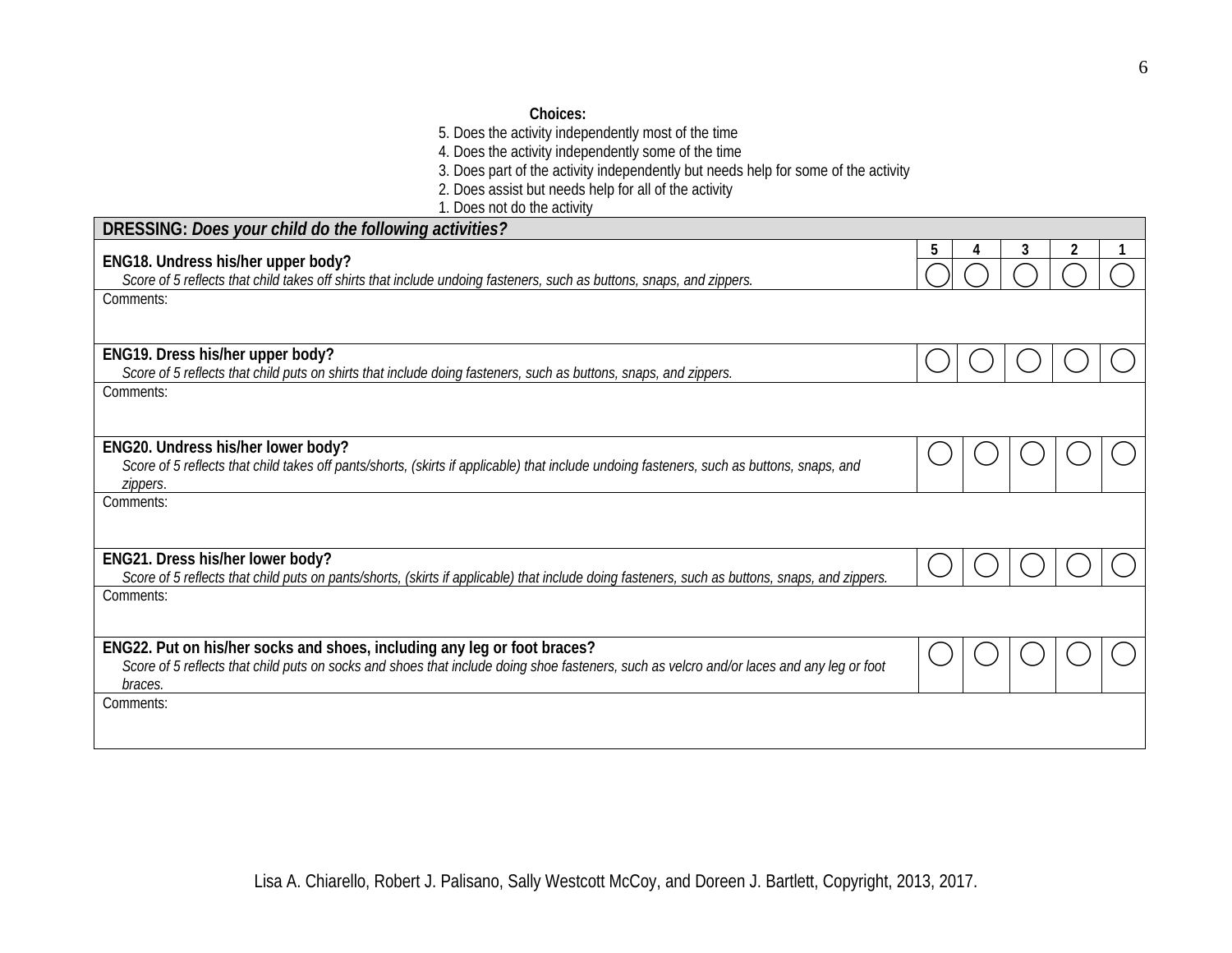### **Choices:**

5. Does the activity independently most of the time

4. Does the activity independently some of the time

3. Does part of the activity independently but needs help for some of the activity

2. Does assist but needs help for all of the activity

1. Does not do the activity

| GROOMING AND TOILETING: Does your child do the following activities?                                                                             |   |   |  |
|--------------------------------------------------------------------------------------------------------------------------------------------------|---|---|--|
| ENG23. Wash and dry his/her hands?                                                                                                               | 5 | 3 |  |
| Score of 5 reflects that child turns water on and off, applies soap and cleans hands, and dries them completely with a towel.                    |   |   |  |
| Comments                                                                                                                                         |   |   |  |
|                                                                                                                                                  |   |   |  |
| ENG24. Wash his/her body?                                                                                                                        |   |   |  |
| Score of 5 reflects that child applies soap to and uses washcloth/sponge to clean entire body, including back, arms, legs and face.<br>Comments: |   |   |  |
|                                                                                                                                                  |   |   |  |
| ENG25. Dry off his/her body?                                                                                                                     |   |   |  |
| Score of 5 reflects that child gets and uses towel to dry entire body, including back and hair.<br>Comments:                                     |   |   |  |
|                                                                                                                                                  |   |   |  |
| ENG26. Brush his/her hair?                                                                                                                       |   |   |  |
| Score of 5 reflects that child brushes or combs hair, successfully getting tangles out.                                                          |   |   |  |
| $\Box$ CHECK HERE IF THIS ACTIVITY IS NOT A ROUTINE IN YOUR FAMILY                                                                               |   |   |  |
| Comments:                                                                                                                                        |   |   |  |
| ENG27. Brush his/her teeth?                                                                                                                      |   |   |  |
| Score of 5 reflects that child places toothpaste on the brush, thoroughly brushes teeth, and rinses mouth.                                       |   |   |  |
| Comments:                                                                                                                                        |   |   |  |
| ENG28. Blow and wipe his/her nose with a tissue?                                                                                                 |   |   |  |
| Score of 5 reflects that child obtains a tissue, thoroughly blows nose and cleans off face.                                                      |   |   |  |
| Comments:                                                                                                                                        |   |   |  |
|                                                                                                                                                  |   |   |  |
| ENG29. Use the potty or toilet?<br>Score of 5 reflects that child goes to the toilet, undresses, uses the toilet, wipes self, and redresses.     |   |   |  |
| Comments:                                                                                                                                        |   |   |  |
|                                                                                                                                                  |   |   |  |
|                                                                                                                                                  |   |   |  |

Lisa A. Chiarello, Robert J. Palisano, Sally Westcott McCoy, and Doreen J. Bartlett, Copyright, 2013, 2017.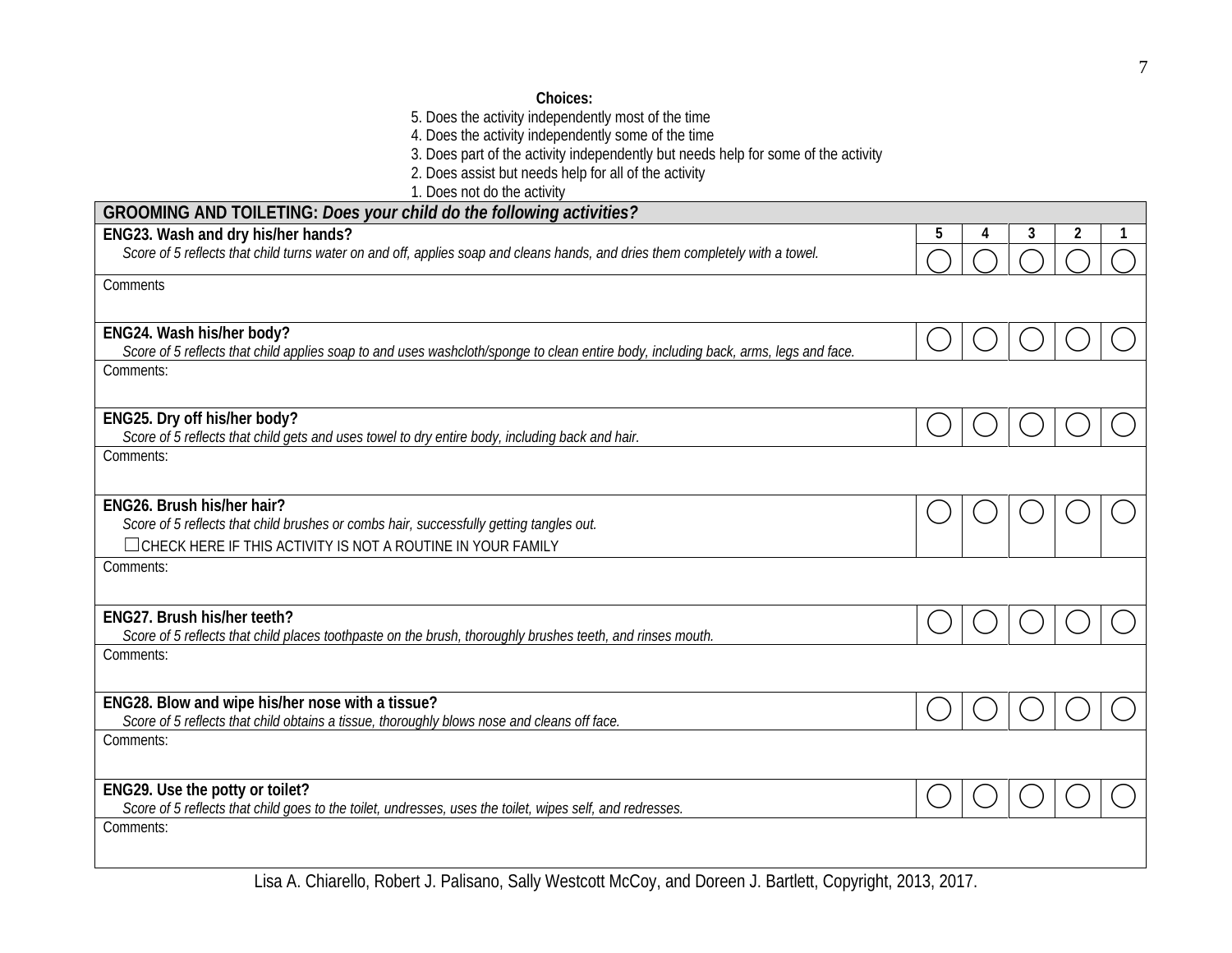## **Instructions for Therapists:**

**Scoring:** 

- For Frequency of Participation in Family and Recreational Activities: Sum the raw scores on the 11 items and use the conversion table (Table 1) to determine the scaled score for the child.
- For Enjoyment of Participation in Family and Recreational Activities: Calculate the **average** of the raw scores on the 11 items and use the response options as a guide for interpretation of overall enjoyment. No conversion is needed for the enjoyment score.
- For Performance in Self-Care: Sum the raw scores on the 18 items and use the the conversion table (Table 2) to determine the scaled score relevant for young children with cerebral palsy.

**Missing Answers:**

- Therapists are encouraged to review the measure with parents to minimize missing answers. However, if there are missing answers, please refer to the following rules:
	- o If one or two items are not answered, calculate the average rating across the answered items and assign this value for the missing answer(s).
	- o If more than two items are not answered, do not calculate a scaled score. Scores for the answered items can be considered for planning service needs.

**Collaboration with Parents:** 

• Therapists are encouraged to review parent comments within the questionnaire, discuss their priorities and concerns and to decide on any particular focus for services and supports to address child and parent needs. Therapists may use the box below to document their notes.

**Notes From Therapist and Parent Discussion:**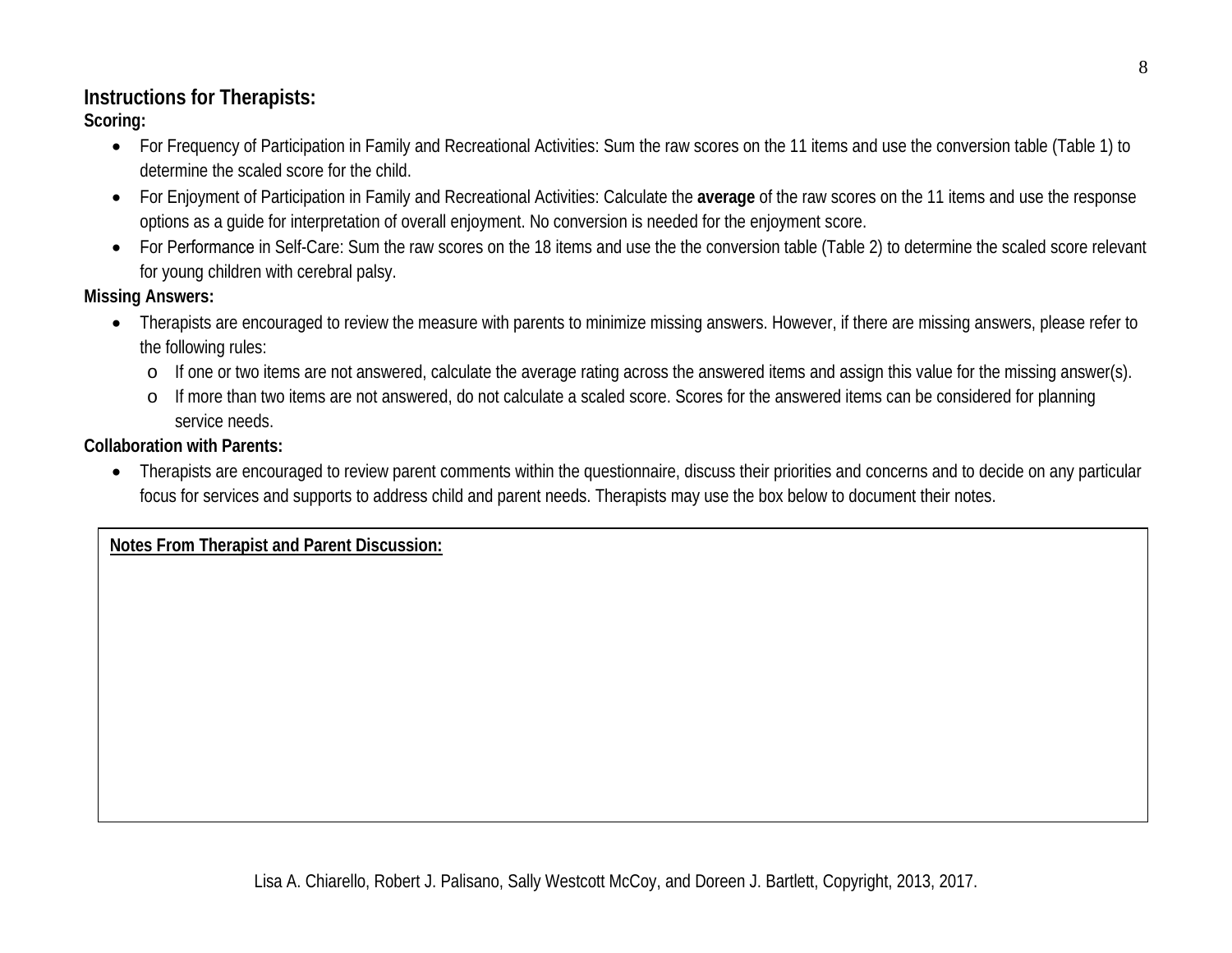### **Conversion Tables**

| Table 1: Frequency of Participation in Family<br>Table 2: Performance in Self-care Activities<br>and Recreational Activities |                 |                        |                 |  |                        |                 |                        |                 |                        |                 |                        |                 |
|------------------------------------------------------------------------------------------------------------------------------|-----------------|------------------------|-----------------|--|------------------------|-----------------|------------------------|-----------------|------------------------|-----------------|------------------------|-----------------|
| Summed<br>Raw<br>Score                                                                                                       | Scaled<br>Score | Summed<br>Raw<br>Score | Scaled<br>Score |  | Summed<br>Raw<br>Score | Scaled<br>Score | Summed<br>Raw<br>Score | Scaled<br>Score | Summed<br>Raw<br>Score | Scaled<br>Score | Summed<br>Raw<br>Score | Scaled<br>Score |
| 44                                                                                                                           | 100.0           | 27                     | 50.9            |  | 90                     | 100.0           | 71                     | 61.2            | 52                     | 49.0            | 33                     | 35.8            |
| 43                                                                                                                           | 87.2            | 26                     | 49.4            |  | 89                     | 88.6            | 70                     | 60.5            | 51                     | 48.4            | 32                     | 34.9            |
| 42                                                                                                                           | 80.4            | 25                     | 48.0            |  | 88                     | 82.8            | 69                     | 59.8            | 50                     | 47.8            | 31                     | 34.0            |
| 41                                                                                                                           | 76.3            | 24                     | 46.5            |  | 87                     | 79.4            | 68                     | 59.1            | 49                     | 47.2            | 30                     | 33.2            |
| 40                                                                                                                           | 73.1            | 23                     | 45.0            |  | 86                     | 77.0            | 67                     | 58.5            | 48                     | 46.5            | 29                     | 32.2            |
| 39                                                                                                                           | 70.4            | 22                     | 43.5            |  | 85                     | 75.0            | 66                     | 57.8            | 47                     | 45.9            | 28                     | 31.2            |
| 38                                                                                                                           | 68.2            | 21                     | 41.9            |  | 84                     | 73.4            | 65                     | 57.1            | 46                     | 45.3            | 27                     | 30.2            |
| 37                                                                                                                           | 66.2            | 20                     | 40.2            |  | 83                     | 72.0            | 64                     | 56.5            | 45                     | 44.6            | 26                     | 29.2            |
| 36                                                                                                                           | 64.3            | 19                     | 38.4            |  | 82                     | 70.8            | 63                     | 55.8            | 44                     | 44.0            | 25                     | 28.1            |
| 35                                                                                                                           | 62.6            | 18                     | 36.5            |  | 81                     | 69.7            | 62                     | 55.2            | 43                     | 43.4            | 24                     | 26.7            |
| 34                                                                                                                           | 61.0            | 17                     | 34.4            |  | 80                     | 68.6            | 61                     | 54.6            | 42                     | 42.6            | 23                     | 25.2            |
| 33                                                                                                                           | 59.4            | 16                     | 31.9            |  | 79                     | 67.7            | 60                     | 54.0            | 41                     | 41.9            | 22                     | 23.4            |
| 32                                                                                                                           | 58.0            | 15                     | 29.1            |  | 78                     | 66.8            | 59                     | 53.3            | 40                     | 41.3            | 21                     | 21.0            |
| 31                                                                                                                           | 56.5            | 14                     | 25.7            |  | 77                     | 65.8            | 58                     | 52.7            | 39                     | 40.5            | 20                     | 17.5            |
| 30                                                                                                                           | 55.1            | 13                     | 21.0            |  | 76                     | 65.0            | 57                     | 52.0            | 38                     | 39.8            | 19                     | 11.7            |
| 29                                                                                                                           | 53.7            | 12                     | 13.6            |  | 75                     | 64.2            | 56                     | 51.5            | 37                     | 39.0            | 18                     | 0.0             |
| 28                                                                                                                           | 52.2            | 11                     | 0.0             |  | 74                     | 63.4            | 55                     | 50.9            | 36                     | 38.2            |                        |                 |
|                                                                                                                              |                 |                        |                 |  | 73                     | 62.7            | 54                     | 50.2            | 35                     | 37.4            |                        |                 |
|                                                                                                                              |                 |                        |                 |  | 72                     | 61.9            | 53                     | 49.6            | 34                     | 36.6            |                        |                 |